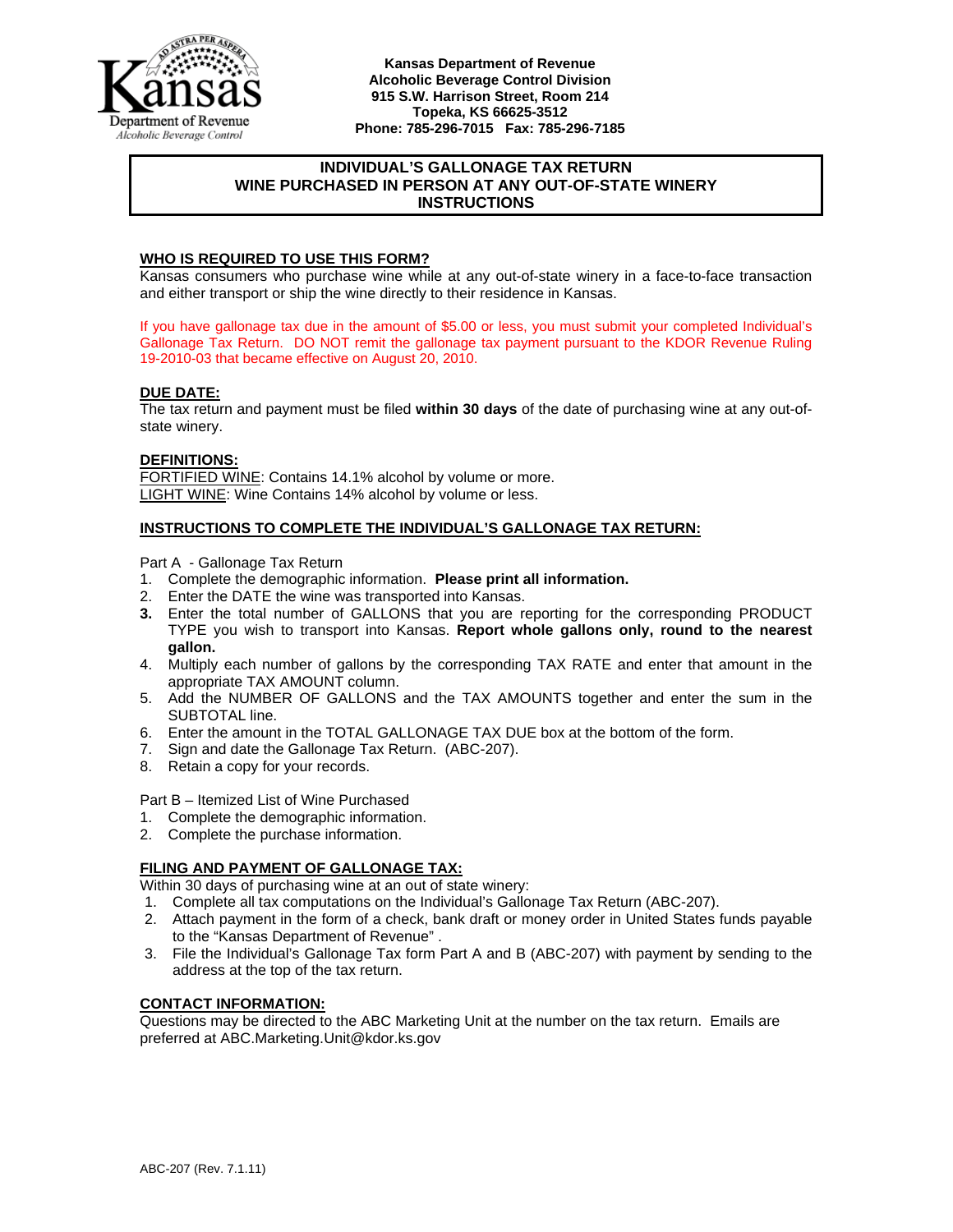

#### **Kansas Department of Revenue Alcoholic Beverage Control Division 915 S.W. Harrison Street, Room 214 Topeka, KS 66625-3512 Phone: 785-296-7015 Fax: 785-296-7185**

# **INDIVIDUAL'S GALLONAGE TAX RETURN WINE PURCHASED IN PERSON AT ANY OF OUT-OF-STATE WINERY PART A – GALLONAGE TAX RETURN**

As required by K.S.A. 41-104(g) and 41-501(b)(2)

|      | SSN: _________________________ |
|------|--------------------------------|
|      |                                |
| City | <b>State</b>                   |
|      |                                |
|      |                                |
| City | <b>State</b>                   |
| City | <b>State</b>                   |

| <b>PRODUCT TYPE:</b>                                       | <b>NUMBER OF</b><br><b>WHOLE</b><br><b>GALLONS:</b> |   | <b>TAX RATE PER</b><br><b>GALLON:</b> |    | <b>TAX AMOUNT:</b> |
|------------------------------------------------------------|-----------------------------------------------------|---|---------------------------------------|----|--------------------|
| <b>Fortified Wine</b><br>(IOWF)                            |                                                     | X | \$0.75                                | =  | \$                 |
| <b>Light Wine</b><br>(IOWL)                                |                                                     | X | \$0.30                                | Ξ. | \$                 |
| <b>TOTAL GALLONAGE TAX DUE = <math>  \text{ }</math> s</b> |                                                     |   |                                       |    |                    |

**I have calculated the Kansas Gallonage Tax imposed by K.S.A. 41-501 et seq for the wine listed above that I have purchased at an out-of-state winery and have shipped or transported into the State of Kansas. I certify that this wine is for the personal use of my family, my guests and myself and not for resale within the State of Kansas.** 

**Attached is my check, bank draft or money order payable to the "Kansas Department of Revenue".** 

**I declare under penalties of perjury that to the best of my knowledge and belief this is a true, correct and complete return.** 

**Signature Date Community Community Community Community Community Community Community Community Community Community** 

**ABC USE ONLY:** 

**Approved By Date 2008 Contract and Approved By Date**